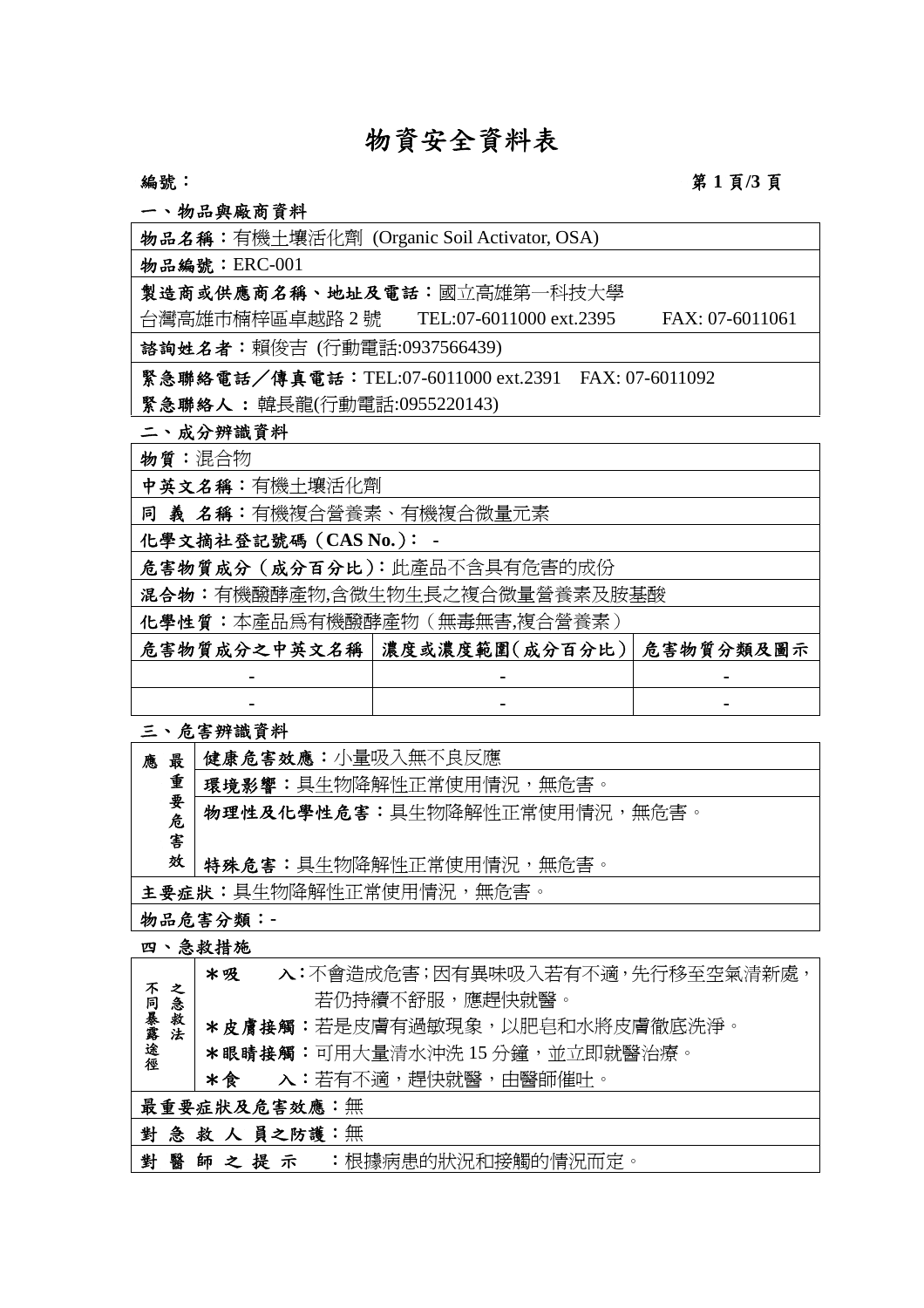# 編號: 第 **2** 頁**/3** 頁

五、滅火措施

適 用 滅 火 器 :水、水霧、或噴水、二氧化碳、乾沫化學藥劑

滅火時可能遭遇之特殊危害:無

特殊 滅火程序 :無

消防人員之特殊防護設備**:**無

### 六、洩漏處理方法

個人應注意事項:依據當地緊急措施,決定是否須撤走人員或封閉現場。

環境注意事項: 洩漏時, 挖溝渠或適當的防堵設備防止擴散, 以安全線隔離洩漏區。

清 理 方 法 :可以大量清水沖洗現場環境即可。

### 七、安全處置與儲存方法

處置:避免日照,以室內適當的通風環境尤佳。

儲存:可於大型儲存設備(PE 桶槽)於陰涼乾燥的地方儲藏。

#### 八、曝露預防措施

工程控制:有適當的通排風設施或地點

控 \*八小時日時量平均容許濃度**/**短時間時量平均容許濃度**/**最高容許濃度: 略 制 \*生物指標: 略

參 數

# 個人防護設備:

| *呼吸防護:產品因有異味,可使用一         | *手部防護:建議戴上保護手套 ( 塑膠或矽 |
|---------------------------|-----------------------|
| 般口罩或活性碳口罩阳絕異味吸入。          | 膠手套即可)                |
| *眼晴防護:建議使用安全護目眼鏡。         | *皮膚及身體防護:若衣物沾染時,可脫下   |
|                           | 被沾染的衣物,並徹底清洗乾淨後即能再使   |
|                           | 用。                    |
| 衛生措施:現地環境應保持清潔與乾燥,預防蚊蠅滋生。 |                       |

# 九、物理及化學物質

| 物質狀態:液熊中混雜少許泥狀與微粒  | 形狀:液熊形式        |
|--------------------|----------------|
| 颜色:深咖啡色            | 氣味:略有異味 (醱酵酸味) |
| pH 值: $6 \sim 7.5$ | 沸點/沸點範圍:100℃   |
| 分解溫度:-             | 閃火點:-          |
|                    | 测試方法:-         |
| 自燃溫度:-             | 爆炸界線:無         |
| 蒸氣壓:-              | 蒸氣密度:-         |
| 密度: 1.01~1.07(水=1) | 溶解度: 100%      |

# 保存年限:三年或至內容修訂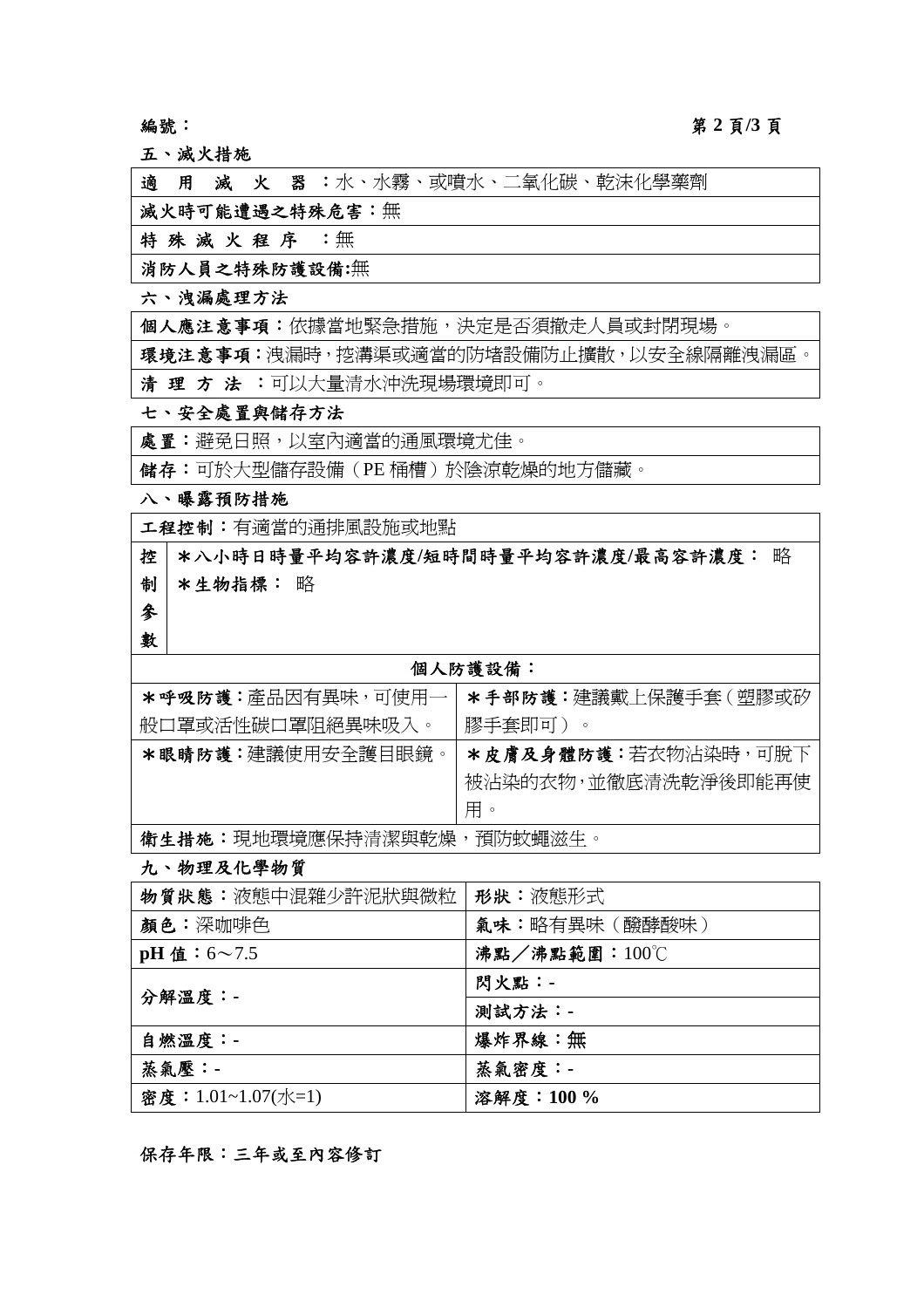# 編號: 第 **3** 頁**/3** 頁

十、安全性及反應性

安定性:在室溫下安定性良好。

特殊狀況下可能之危害反應:與強酸強鹼接觸會破壞產品物性,

但不發生有毒的聚合危害反應。

應避免之狀況:陽光直曬產品(易變質)、貯存於無通排風設備或地點。

應避免之物質:氧化物、強酸及強鹼。

危害分解物:無

十一、毒性資料

急毒性:無

品部效應:沾染眼睛會有輕微之暫時性刺激不適感。

致敏感性:沾染皮膚或眼睛,對易敏感者造成輕微之暫時性刺激。

慢毒性或長期毒性:對動物類(魚、蝦、雞)長期餵食均顯示無害。

特殊效應:無

十二、生態資料:

可能之環境影響/環境流佈:不具蓄積性,對動、植物毒性無。 水中亦無毒性,生物可代謝分解。

# 十三、廢棄處置方法:

廢棄處置方法:廢棄原產品,其危害廢棄物鑑定代碼 :不適用。 其特性與處理當參考相關法規,處理當列入「待處理廢棄物」中。 化學添加物、加工過程、或其他改變均可能影響此安全資料中廢棄 物處理資料的不周全或不適用。

十四、運送資料

國際運送規定:無特殊運送規範。

聯合國編號:**-**

國內運送規定:一般運送規範即可。

特殊運送方法及注意事項:無

十五、法規資料

適用法規:勞工安全衛生設施規定

道路交通安全規則

十六、其他資料

| 參考資料 |                       |                                              |
|------|-----------------------|----------------------------------------------|
| 製表單位 | 名稱:國立高雄第一科技大學能源科技研究中心 |                                              |
|      |                       | 地址/電話:台灣高雄市楠梓區卓越路 2號 TEL:07-6011000 ext.2395 |
| 製表人  | 職稱:                   | 姓名 (簽章):賴俊吉                                  |
| 製表日期 | $\vert$ 2010年06月20日   |                                              |

#### 保存年限:三年或至內容修訂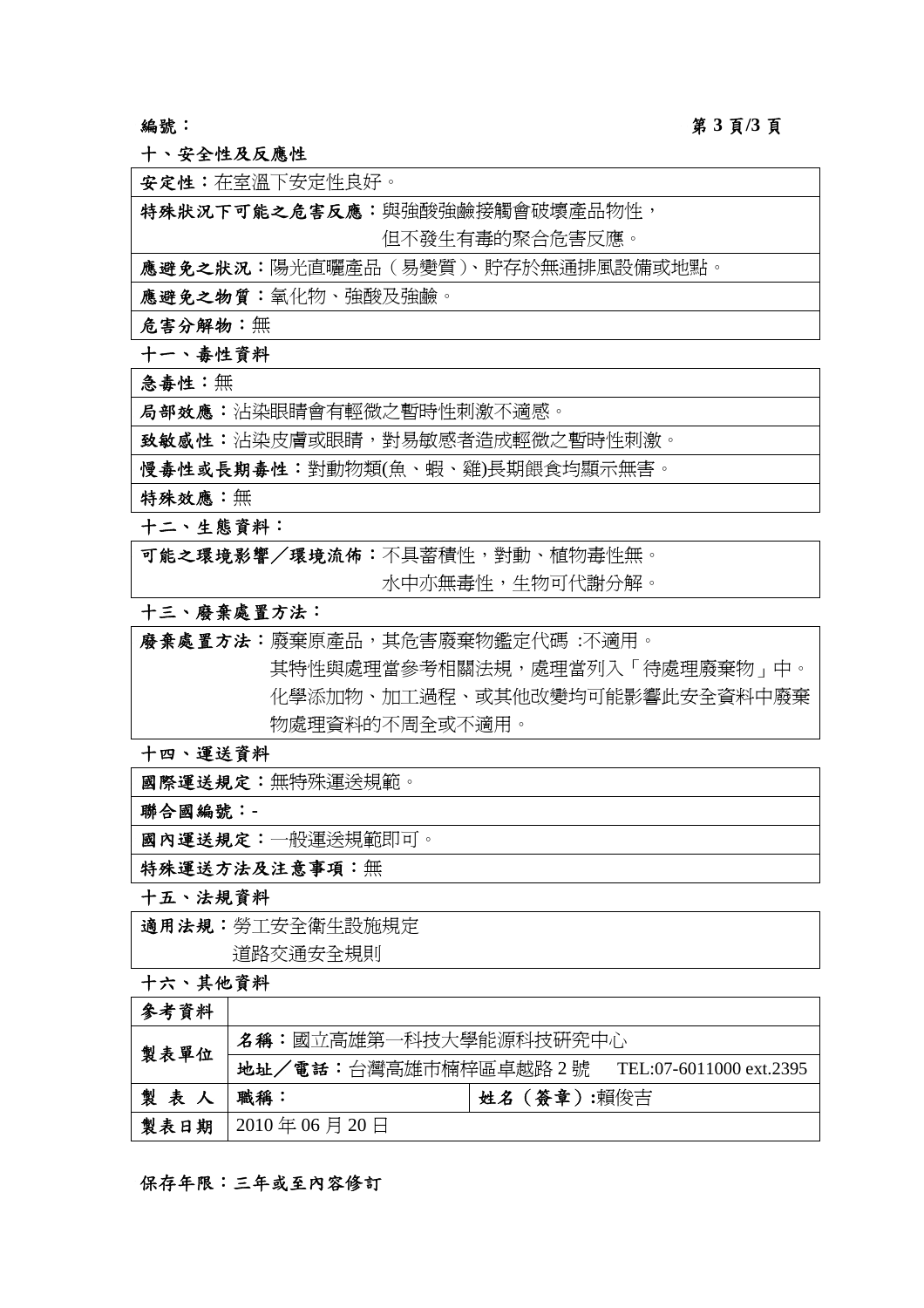# Material Safety Data Sheets

# **Organic Soil Activator (OSA)**

| 1.                       | Identification of the Product and the Company                          |
|--------------------------|------------------------------------------------------------------------|
| <b>Product Name</b>      | Organic Soil Activator, OSA                                            |
| Product No.              | <b>ERC-001</b>                                                         |
| Supplier                 | National Kaohsiung First University of Science and Technology (NKFUST) |
|                          | No. 2 Jhuoyue Rd., Nanzih District, Kaohsiung City 811, Taiwan, R.O.C. |
|                          | TEL: $+886 +7 6011000 \text{ ext.}2395$                                |
|                          | $FAX: +886 + 76011061$                                                 |
|                          | http://www.osatw.com/index.php                                         |
| Counselor                | Dr. J.J. Lay (Mobile: $+886 +937566439$ )                              |
| <b>Emergency Contact</b> | Dr. C. L. Han                                                          |
|                          | TEL: $+886 +7 6011000 \text{ ext.}2391$                                |
|                          | FAX: $+886 + 76011092$                                                 |
|                          | Mobile: $+886 +955220143$                                              |

*2. Composition/Information on Ingredients*

| Substance           | Mixture                                                                 |
|---------------------|-------------------------------------------------------------------------|
| Name                | Organic Soil Activator                                                  |
| Synonym             | <b>Organic Compound Nutrients/ Organic Compound Trace Elements</b>      |
| CAS No.             |                                                                         |
| Hazardous           | None                                                                    |
| Ingredients $(\% )$ |                                                                         |
| Mixture             | Organic Ferment Product (Compound Trace Elements and Amino Acids for    |
|                     | Microbe Growth)                                                         |
| Chemical            | Organic Ferment Product (non-hazardous ingredients, compound nutrients) |
| Characteristics     |                                                                         |

# *3. Hazards Identification*

| The Primary Hazards   |                                                              |
|-----------------------|--------------------------------------------------------------|
| <b>Health Hazards</b> | Small amount of inhalation does not cause adverse reactions. |
| Environmental         | Under normal use with biodegradation, no hazards.            |
| Hazards               |                                                              |
| Physical              | Under normal use with biodegradation, no hazards.            |
| & Chemical            |                                                              |
| <b>Hazards</b>        |                                                              |
| Specific Hazards      | Under normal use with biodegradation, no hazards.            |
| Cardinal Symptoms     | Under normal use with biodegradation, no hazards.            |
|                       |                                                              |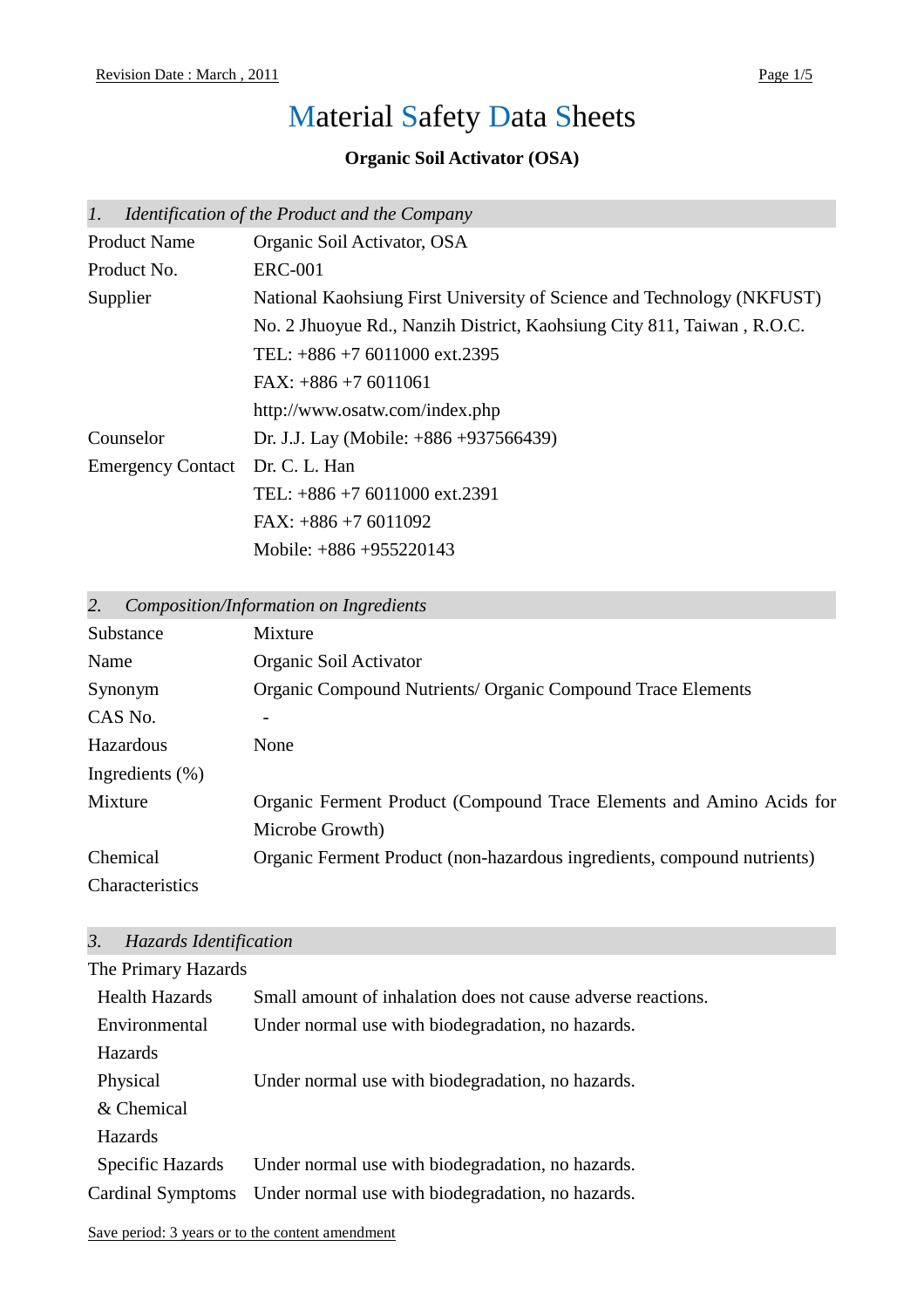# *4. First Aid Measures*

**Classifications** 

| For Different Routes of Exposures |                                                                                |  |
|-----------------------------------|--------------------------------------------------------------------------------|--|
| Inhalation                        | No hazards. If feeling unwell, move to fresh air. If still feeling unwell, get |  |
|                                   | medical attention immediately.                                                 |  |
| <b>Skin Contact</b>               | If skin has allergic reactions, wash thoroughly with water and soap.           |  |
| Eye Contact                       | Flush eyes with plenty of water for 15 minutes. Get medical attention          |  |
|                                   | immediately.                                                                   |  |
| Ingestion                         | If feeling unwell, get medical attention immediately. Inducing vomiting by a   |  |
|                                   | physician.                                                                     |  |
| The Primary                       | None                                                                           |  |
| Symptoms & Hazards                |                                                                                |  |
| Protections for                   | None                                                                           |  |
| <b>Emergency Personnel</b>        |                                                                                |  |
|                                   | Notes for Physicians According to the condition of the patient                 |  |
|                                   |                                                                                |  |

# *5. Fire Fighting Measures*

|                          | Extinguishing Media Water, water spray, carbon dioxide, dry powder |
|--------------------------|--------------------------------------------------------------------|
| Specific Hazards         | None                                                               |
| Specific                 | None                                                               |
| Extinguishing            |                                                                    |
| Procedures               |                                                                    |
| Protective Measures None |                                                                    |
| for Fire Fighters        |                                                                    |
|                          |                                                                    |

# *6. Accidental Release Measures*

|                | Personal Precautions According to the emergency condition on the spot, decide if needed to |  |
|----------------|--------------------------------------------------------------------------------------------|--|
|                | withdraw personnel or close the spot.                                                      |  |
| Environmental  | Dig ditches or use proper blocking equipment to prevent spreading. Isolate                 |  |
| Precautions    | the area by safety line.                                                                   |  |
| Spill Clean up | Flush the environment with plenty of water.                                                |  |
| Methods        |                                                                                            |  |

# *7. Handling and Storage*

Handling Precautions Avoid sunshine. Indoor good ventilation is required. Storage Precautions Store in large PE container in a dry and cool place.

*8. Exposure Controls/Personal Protection*

Engineering Controls Proper ventilation system and place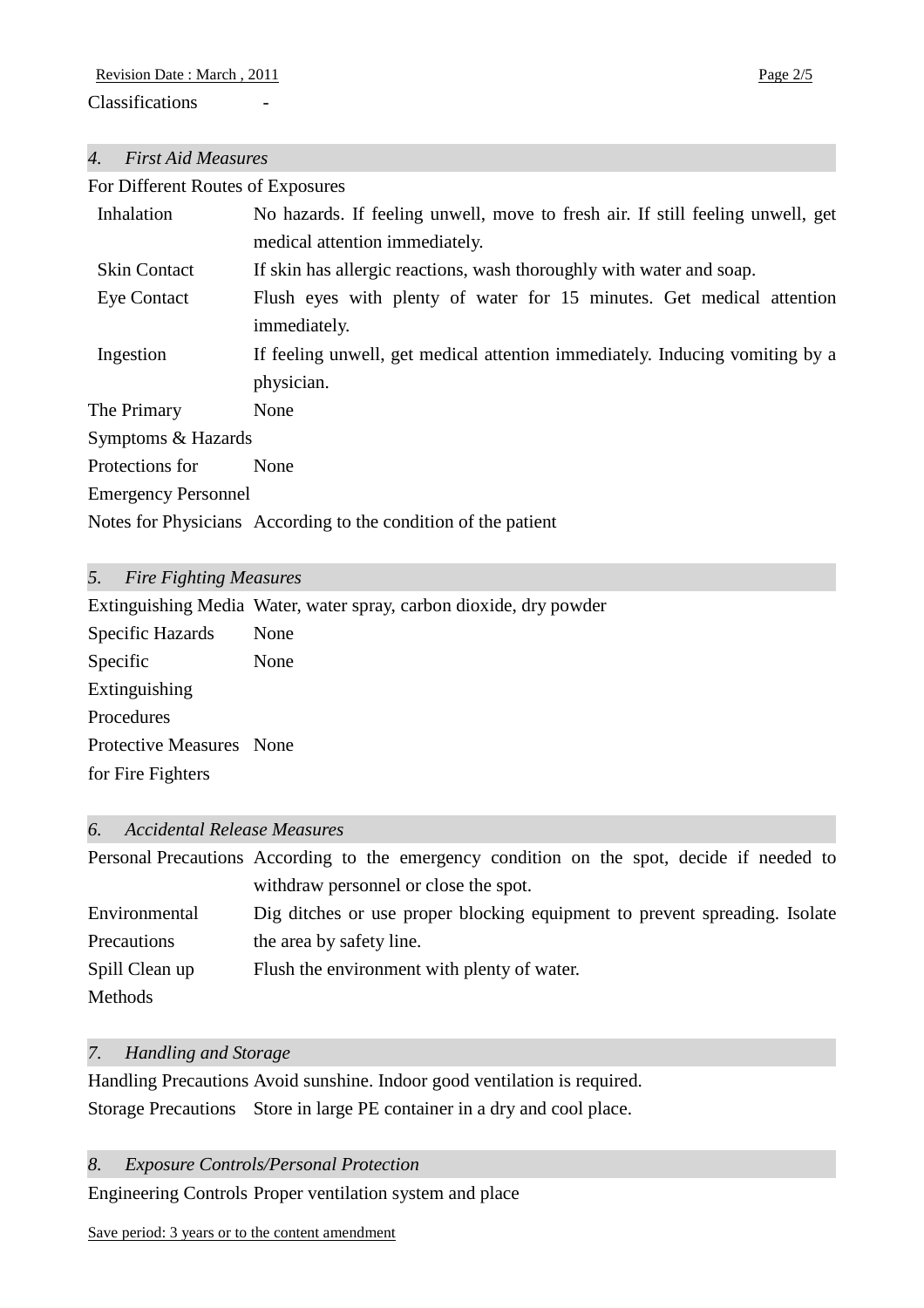| Revision Date: March, 2011 |                                                                      | Page $3/5$ |
|----------------------------|----------------------------------------------------------------------|------------|
| <b>Control Parameters</b>  |                                                                      |            |
| TWA-8hrs                   |                                                                      |            |
| <b>STEL</b>                |                                                                      |            |
| Maximum                    |                                                                      |            |
| Exposure Limit             |                                                                      |            |
| <b>Biological</b>          |                                                                      |            |
| Indicators                 |                                                                      |            |
| <b>Personal Protection</b> |                                                                      |            |
| Respiratory                | Due to peculiar smell, general or activated carbon masks can prevent |            |
| Protection                 | inhalation.                                                          |            |
| <b>Hand Protection</b>     | Wear protective gloves (plastic or silica-gel gloves).               |            |
| Eye Protection             | Goggles are recommended.                                             |            |
| Skin/Body                  | Remove contaminated clothing. Wash clothing before reuse.            |            |
| Protection                 |                                                                      |            |
| <b>Hygiene Measures</b>    | Keep the environment clean and dry. Prevent mosquitoes breeding.     |            |
|                            |                                                                      |            |

|  | 9. |  |  | Physical and Chemical Properties |  |  |
|--|----|--|--|----------------------------------|--|--|
|--|----|--|--|----------------------------------|--|--|

| <b>Physical State</b>      | Liquid with little sludge and few particles |
|----------------------------|---------------------------------------------|
| Shape                      | Liquid                                      |
| Color                      | Dark brown                                  |
| Odor                       |                                             |
| pH                         | $6.0 - 7.5$                                 |
| <b>Boiling Point/Range</b> | $100^{\circ}$ C                             |
| Decomposition              |                                             |
| Temperature                |                                             |
| <b>Flash Point</b>         |                                             |
| <b>Test Method</b>         |                                             |
| Auto-ignition              |                                             |
| Temperature                |                                             |
| <b>Exposure Limit</b>      | N <sub>o</sub>                              |
| Vapor Pressure             | -                                           |
| Vapor Density              |                                             |
| Density                    | $1.01 \sim 1.07$ (H <sub>2</sub> O=1.0)     |
| Solubility                 | 100%                                        |

# *10. Stability and Reactivity*

| Stability | Stable under room temperature.                                                                    |
|-----------|---------------------------------------------------------------------------------------------------|
|           | Potentially Hazardous Properties of the product will be destroyed in contact with strong acid or  |
| Reactions | alkali, but no hazardous polymerization will be caused.                                           |
|           | Conditions to Avoid Avoid direct sunlight (perishable). Avoid storage without ventilation system. |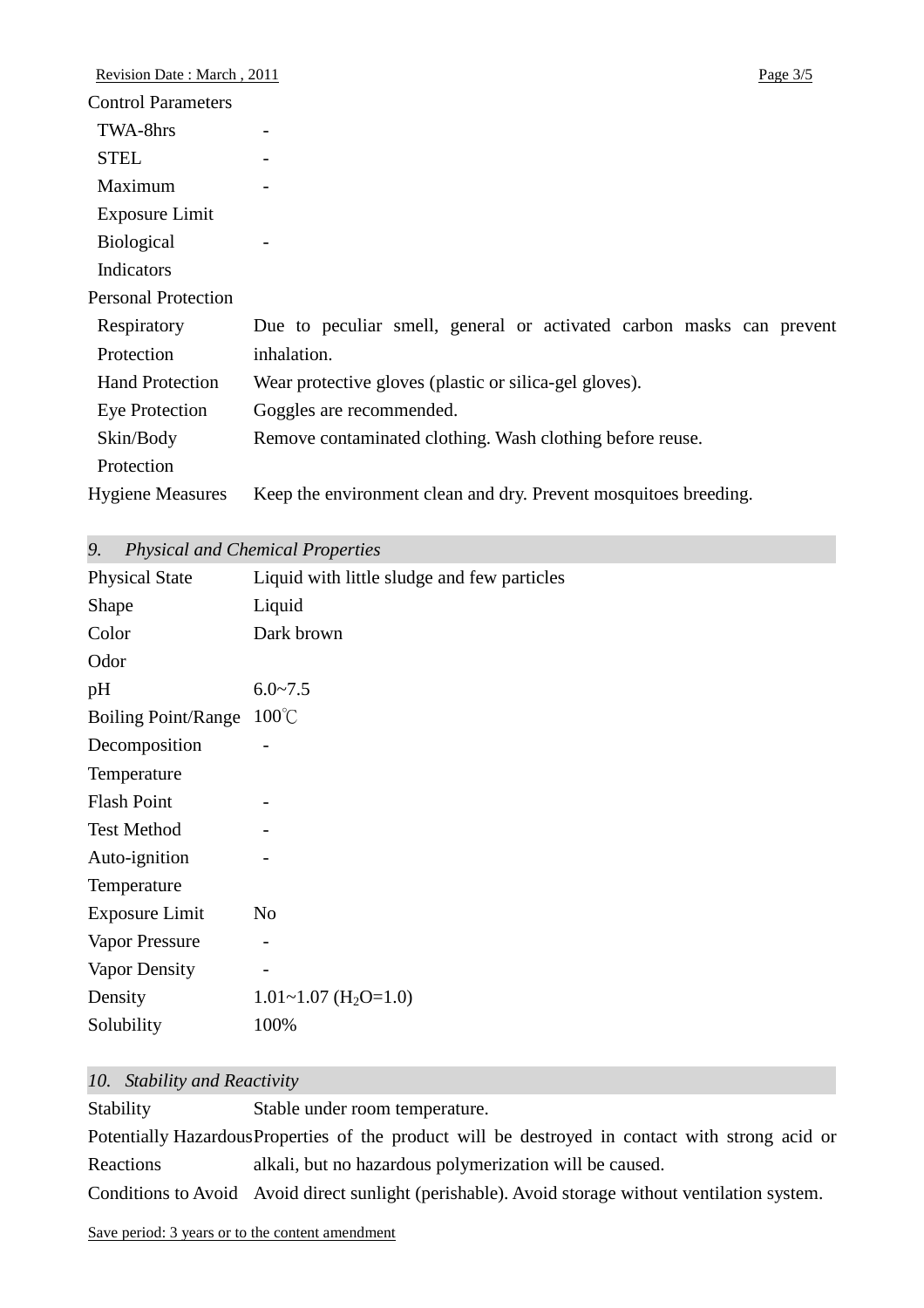Revision Date : March, 2011 Page 4/5 Materials to Avoid Oxide, strong acid and alkali Hazardous Decomposition Products None

| 11. Toxicological Information |                                                                           |
|-------------------------------|---------------------------------------------------------------------------|
| <b>Acute Toxicity</b>         | None                                                                      |
| <b>Local Effects</b>          | Contacting with eyes will cause slight and temporal discomfort.           |
| Irritation                    | Contacting with sensitive skin or eyes will cause slight and temporal     |
|                               | irritation.                                                               |
| Subchronic or                 | Feeding animals (fish, shrimp or chicken) chronically shows harmlessness. |
| Chronic Toxicity              |                                                                           |
| Specific Effects              | None                                                                      |
|                               |                                                                           |

#### *12. Ecological Information*

| Potential    | No bioaccumulation. No toxicity to animals or plants.                    |
|--------------|--------------------------------------------------------------------------|
|              | Environment Effects The product is non-toxic in water and biodegradable. |
| and Mobility |                                                                          |

### *13. Disposal Considerations*

Disposal Methods Hazardous waste identification code: inapplicable Waste characteristics and handling have to be in accordance with relevant regulations. The disposal has to be classified into "untreated waste." Chemical addictives, processing or other changes may cause the waste disposal information in this safety data sheet to become incomplete or inapplicable.

### *14. Transport Information*

| International               | No specific regulations                         |  |
|-----------------------------|-------------------------------------------------|--|
| <b>Shipping Regulations</b> |                                                 |  |
| UN No.                      |                                                 |  |
|                             | Domestic Shipping General regulations are fine. |  |
| Regulations                 |                                                 |  |
| Specific Shipping           | None                                            |  |
| Methods and                 |                                                 |  |
| Attentions                  |                                                 |  |

### *15. Regulatory Information*

| Applicable  | Regulations of the Labor Safety and Health Act   |
|-------------|--------------------------------------------------|
| Regulations | <b>Regulations Governing Road Traffic Safety</b> |

Save period: 3 years or to the content amendment